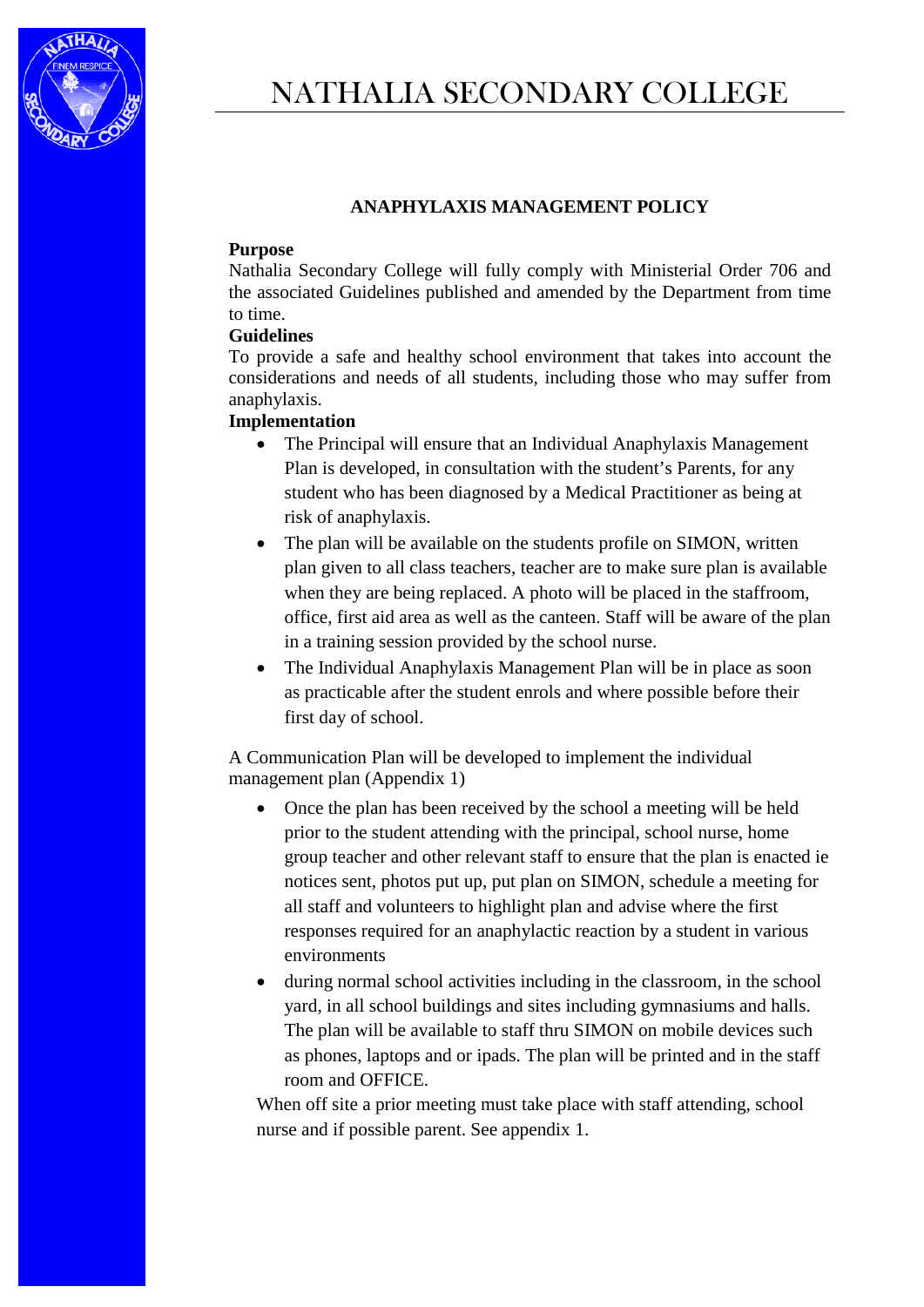

- CRT will be notified thru SIMON. Response plan is available through SIMON. See appendix 1
- Volunteers will be notified through the Office when they sign in of students with a medical condition that relates to allergy and the potential for anaphylactic reaction and their role in responding to an anaphylactic reaction by a student in their care.

### **It is the responsibility of the Parents to**:

- provide the ASCIA Action Plan;
- inform the School in writing if their child's medical condition, insofar as it relates to allergy and the potential for anaphylactic reaction, changes and if relevant, provide an updated ASCIA Action Plan;
- provide an up to date photo for the ASCIA Action Plan when that Plan is provided to the School and when it is reviewed; and
- provide the School with an Adrenaline Autoinjector that is current and not expired for their child.

#### It is the **responsibility of the Principal** of the School to ensure that

a) The following School Staff will be appropriately trained:

School Staff who conduct classes that students with a medical condition that relates to allergy and the potential for anaphylactic reaction; and

- Any further School Staff that are determined by the Principal.

The identified School Staff will undertake the following training:

- an Anaphylaxis Management Training Course in the three years prior (no training is more than three years old); and
- participate in a briefing, to occur twice per calendar year (with the first briefing to be held at the beginning of the school year) on:
	- o the School's Anaphylaxis Management Policy;
	- o the causes, symptoms and treatment of anaphylaxis;
	- o the identities of the students with a medical condition that relates to an allergy and the potential for anaphylactic reaction, and where their medication is located;
	- o how to use an Adrenaline Autoinjector, including hands on practise with a trainer Adrenaline Autoinjector device;
	- o the School's general first aid and emergency response procedures; and
	- o the location of, and access to, Adrenaline Autoinjector that have been provided by Parents or purchased by the School for general use.

The briefing must be conducted by a member of School Staff who has successfully completed an Anaphylaxis Management Training Course in the last 12 months.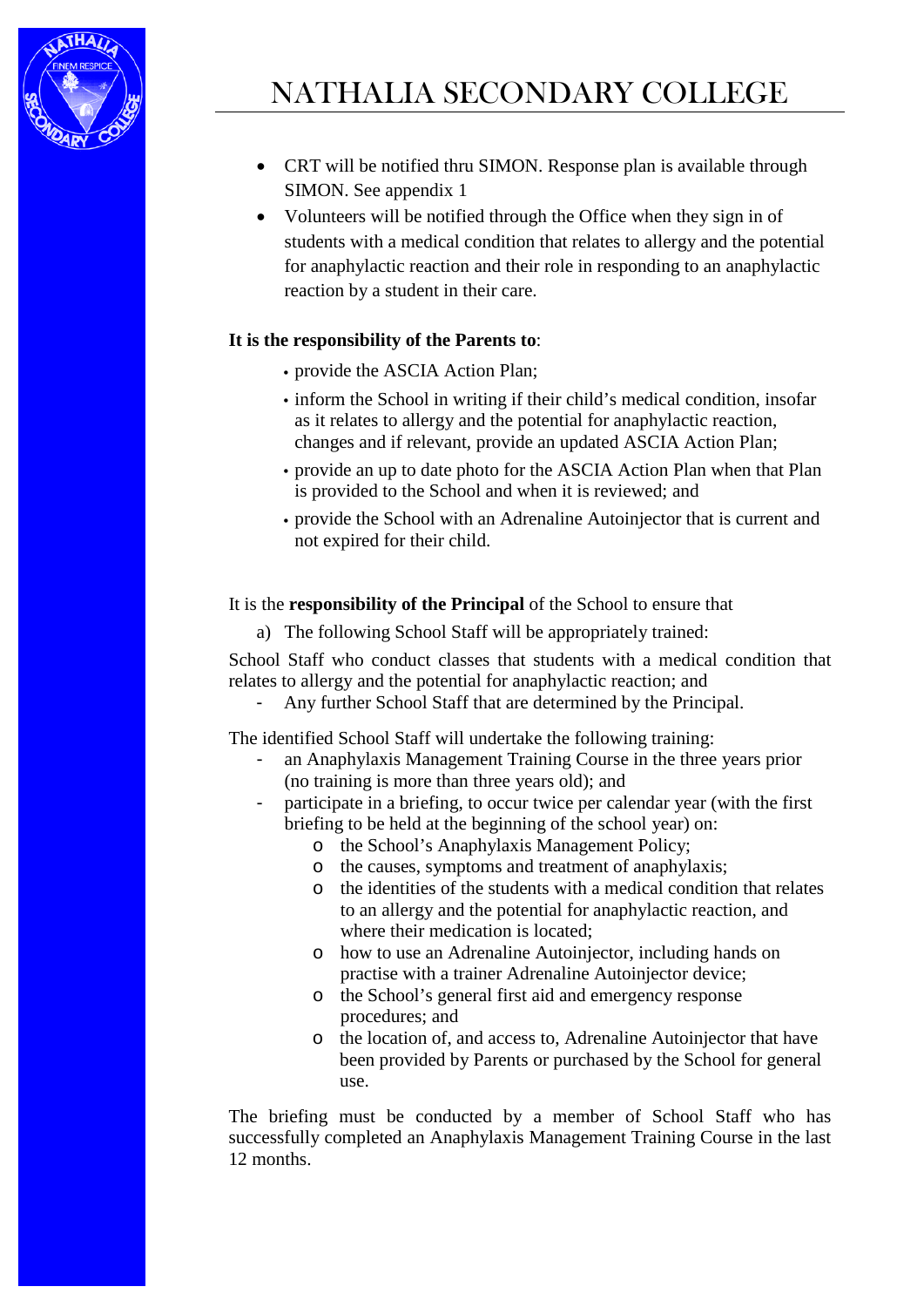

In the event that the relevant training and briefing has not occurred, the Principal will develop an interim Individual Anaphylaxis Management Plan in consultation with the Parents of any affected student with a medical condition that relates to allergy and the potential for anaphylactic reaction. Training will be provided to relevant School Staff as soon as practicable after the student enrols, and preferably before the student's first day at School.

The Principal will ensure that while the student is under the care or supervision of the School, including excursions, yard duty, camps and special event days, there is a sufficient number of School Staff present who have successfully completed an Anaphylaxis Management Training Course in the three years prior.

- b) ensure that relevant School Staff are:
	- trained; and briefed at least twice per calendar year.
- c) The Principal will complete an annual Risk Management Checklist as published by the Department of Education and Early Childhood Development to monitor compliance with their obligations.

The Individual Anaphylaxis Management Plan will set out the following:

- information about the student's medical condition that relates to allergy and the potential for anaphylactic reaction, including the type of allergy/allergies the student has (based on a written diagnosis from a Medical Practitioner);
- strategies to minimise the risk of exposure to known and notified allergens while the student is under the care or supervision of School Staff, for in-school and out-of-school settings including in the school yard, at camps and excursions, or at special events conducted, organised or attended by the School;
- the name of the person(s) responsible for implementing the strategies;
- information on where the student's medication will be stored;
- the student's emergency contact details; and
- an ASCIA Action Plan.(Australian Society of Clinical Immunology and Allergy) school Staff will then implement and monitor the student's Individual Anaphylaxis Management Plan.
- The student's Individual Anaphylaxis Management Plan will be reviewed, in consultation with the student's Parents in all of the following circumstances:
- annually;
- if the student's medical condition, insofar as it relates to allergy and the potential for anaphylactic reaction, changes;
- as soon as practicable after the student has an anaphylactic reaction at School; and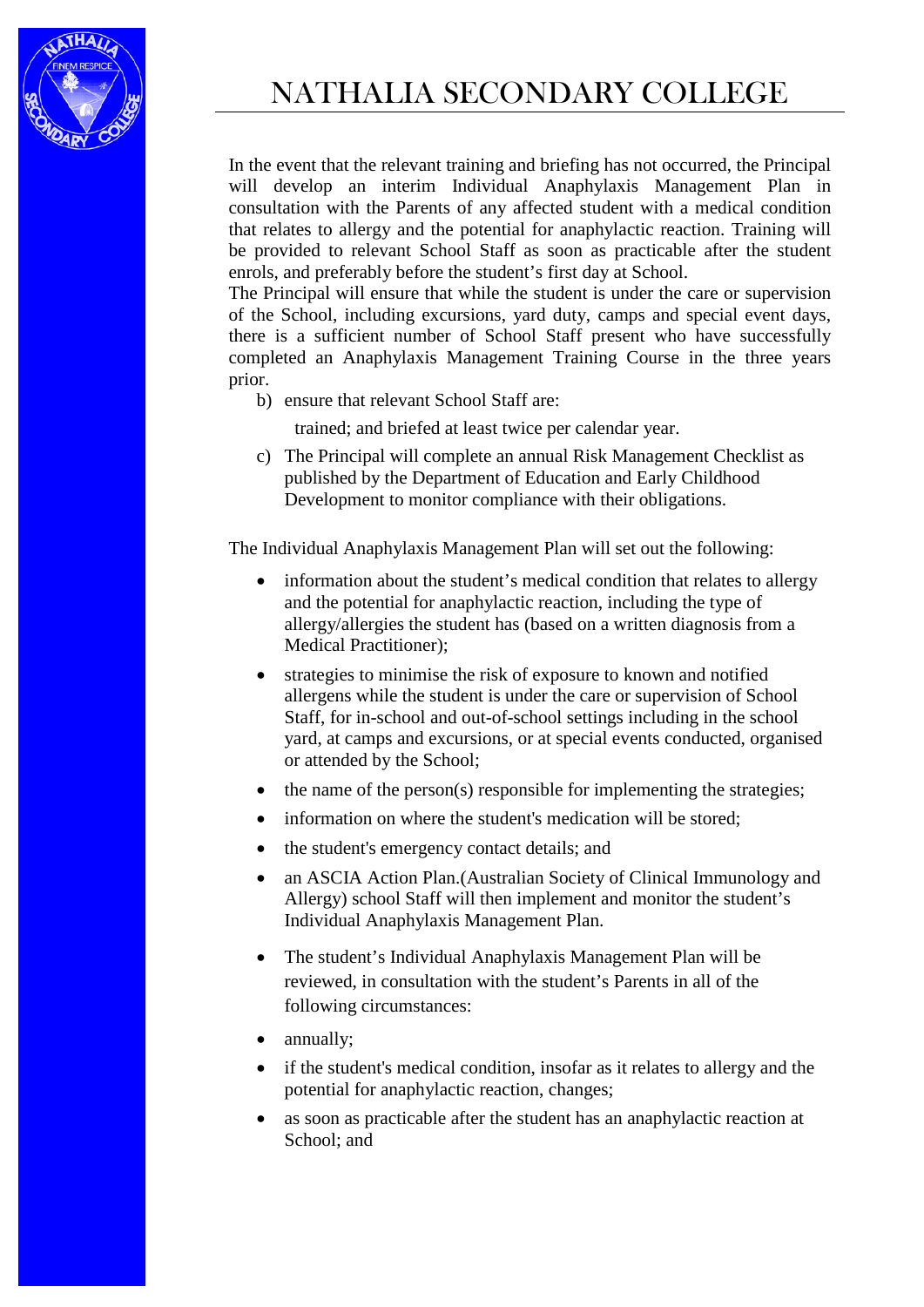

• when the student is to participate in an off-site activity, such as camps and excursions, or at special events conducted, organised or attended by the School (eg. class parties, elective subjects, cultural days, fetes, incursions).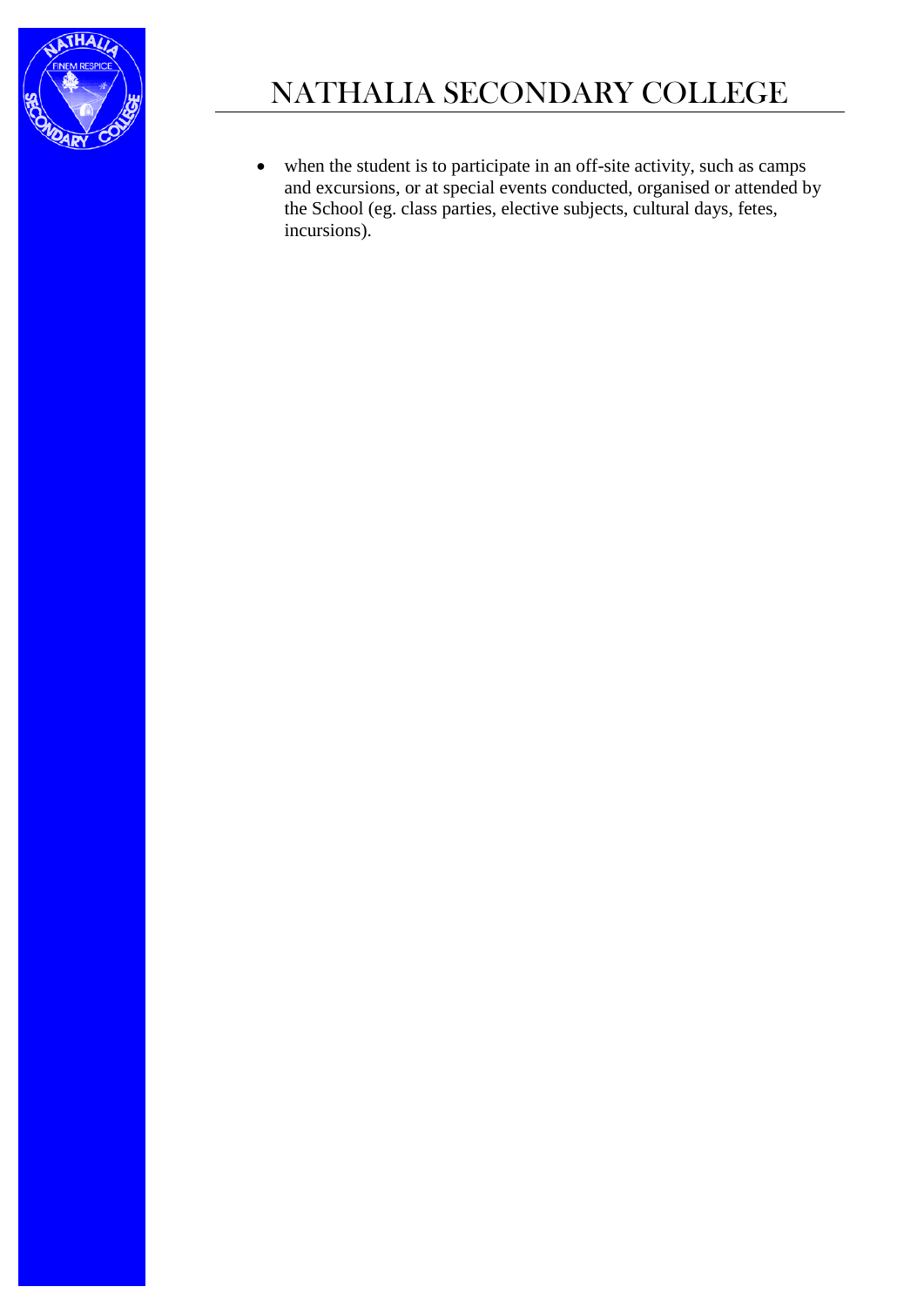

### APPENDIX 1

## **Prevention Strategies**

| <b>RISK</b>            | Considerations when you have a child at risk of                         |  |  |  |  |
|------------------------|-------------------------------------------------------------------------|--|--|--|--|
|                        | anaphylaxis in your care                                                |  |  |  |  |
| Food brought to        | an information sheet sent to the parent community on<br>$\bullet$       |  |  |  |  |
| school                 | severe allergy and the risk of anaphylaxis.                             |  |  |  |  |
|                        | Alert parents to strategies that the school has in place                |  |  |  |  |
|                        | and the need for their child to not share food and to wash              |  |  |  |  |
|                        | hands after eating.                                                     |  |  |  |  |
| <b>School</b>          | Notices to be sent to parent community discouraging<br>$\bullet$        |  |  |  |  |
| fundraising/           | specific food products. E.g. nuts                                       |  |  |  |  |
| special                | Any groups within the school doing fundraising<br>$\bullet$             |  |  |  |  |
| events/cultural        | requiring food need to consult the Administration staff if              |  |  |  |  |
| days                   | school has anaphylaxis students and that they cannot use                |  |  |  |  |
|                        | certain food groups.                                                    |  |  |  |  |
| <b>Food rewards</b>    | Food rewards should be discouraged and non-food<br>$\bullet$            |  |  |  |  |
|                        | rewards encouraged.                                                     |  |  |  |  |
|                        | Children at risk of food anaphylaxis should eat food that<br>$\bullet$  |  |  |  |  |
|                        | is supplied by their parents or food that is agreed to by               |  |  |  |  |
|                        | parents prior to a given event. If required a clearly                   |  |  |  |  |
|                        | labelled 'treat box' could be supplied by parents and                   |  |  |  |  |
|                        | located in the Office where all staff could access.                     |  |  |  |  |
| <b>Class parties /</b> | Discuss these activities with parents of allergic child<br>$\bullet$    |  |  |  |  |
| <b>Birthday</b>        | well in advance                                                         |  |  |  |  |
| celebrations           | Suggest that a notice is sent home to all parents prior to<br>$\bullet$ |  |  |  |  |
|                        | the event, discouraging specific food products                          |  |  |  |  |
|                        | Child at risk of anaphylaxis should not share food<br>$\bullet$         |  |  |  |  |
|                        | brought in by other students. Ideally they should bring                 |  |  |  |  |
|                        | own food.                                                               |  |  |  |  |
|                        | Child can participate in spontaneous birthday<br>٠                      |  |  |  |  |
|                        | celebrations by parents supplying 'treat box' or safe cup               |  |  |  |  |
|                        | cakes stored in freezer in a labelled sealed container                  |  |  |  |  |
| <b>Cooking/Food</b>    | Engage parents in discussion prior to cooking sessions<br>$\bullet$     |  |  |  |  |
| <b>Technology</b>      | and activities using food.                                              |  |  |  |  |
|                        | Remind all children to not share food they have cooked<br>$\bullet$     |  |  |  |  |
|                        | with others at school.                                                  |  |  |  |  |
| <b>Science</b>         | Engage parents in discussion prior to experiments<br>٠                  |  |  |  |  |
| experiments            | containing foods.                                                       |  |  |  |  |
| <b>Students</b>        | Students at risk of food or insect sting anaphylaxis                    |  |  |  |  |
| picking<br>up          | should be excused from this duty.                                       |  |  |  |  |
| papers                 | Non rubbish collecting duties are encouraged.                           |  |  |  |  |
| <b>Music</b>           | Music teacher to be aware, there should be no sharing of                |  |  |  |  |
|                        | wind instruments                                                        |  |  |  |  |
|                        | e.g. recorders. Speak with the parent about providing the               |  |  |  |  |
|                        | child's own instrument.                                                 |  |  |  |  |
| craft<br>and<br>Art    | Ensure containers used by students at risk of anaphylaxis<br>$\bullet$  |  |  |  |  |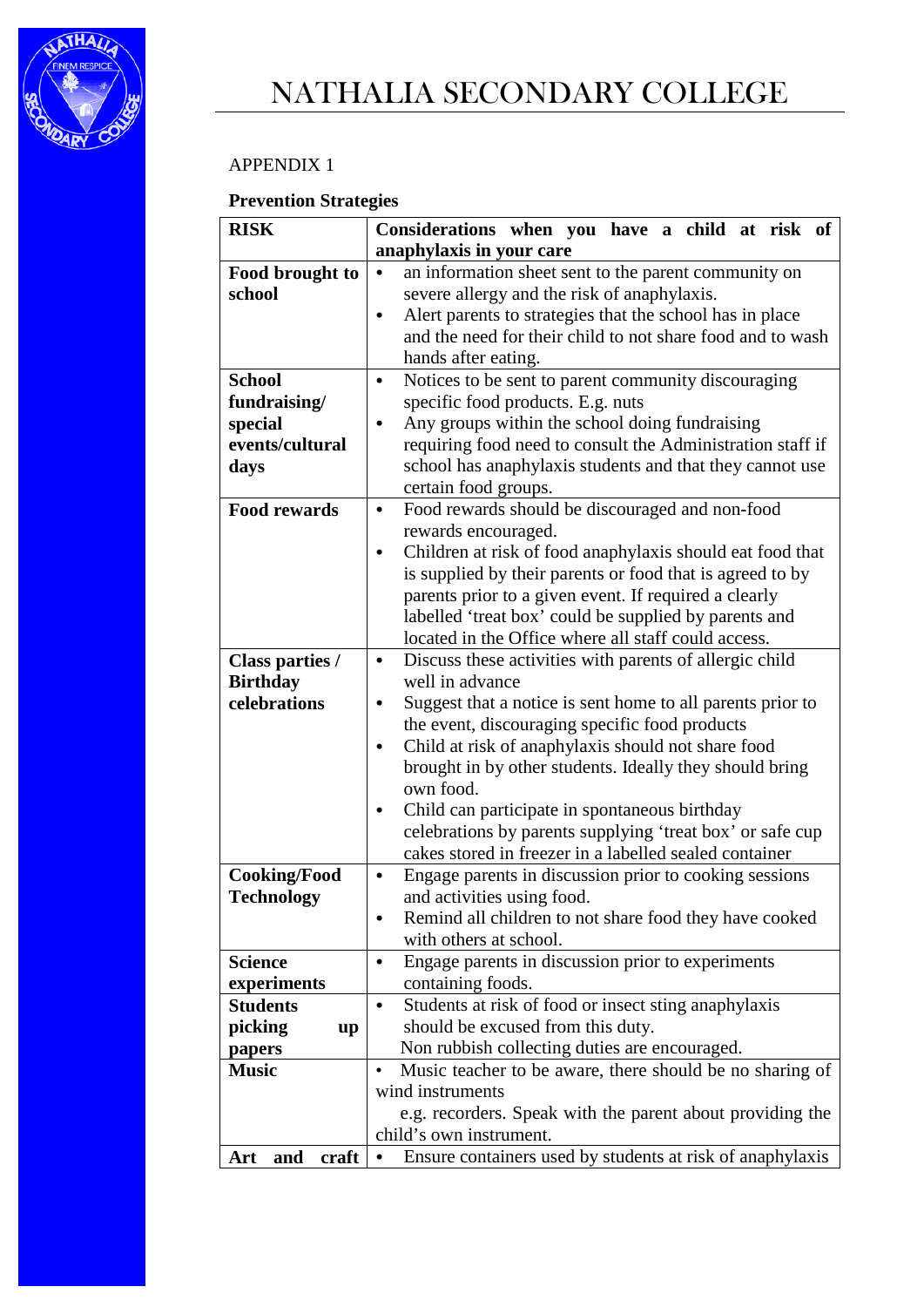

| classes          | do not contain allergens e.g. egg white or yolk on an egg<br>carton. |
|------------------|----------------------------------------------------------------------|
|                  | Activities such as face painting or mask making (when<br>$\bullet$   |
|                  | moulded on the face of the child), should be discussed               |
|                  | with parents prior to the event, as products used may                |
|                  | contain food allergens such as peanut, tree nut, milk or             |
|                  | egg.                                                                 |
|                  | Care to be taken with play dough etc. Check that nut oils            |
|                  | have not been used in manufacture. Discuss options with              |
|                  | parent of wheat allergic child.                                      |
| <b>Canteen</b>   | Staff (including volunteer helpers) educated on food<br>$\bullet$    |
|                  | handling procedures and risk of cross contamination of               |
|                  | foods said to be 'safe'                                              |
|                  | Child having distinguishable lunch order bag<br>٠                    |
|                  | Photos of the children at risk of anaphylaxis being                  |
|                  | placed in the canteen.                                               |
|                  | Encourage parents of child to visit canteen/ kitchen to<br>$\bullet$ |
|                  | view products available.                                             |
|                  | See Anaphylaxis Australia's School Canteen poster,<br>٠              |
|                  | Preschool/Playgroup posters and School Canteen                       |
|                  | Discussion Guide. www.allergyfacts.org.au                            |
| <b>Sunscreen</b> | Parents of children at risk of anaphylaxis should be<br>$\bullet$    |
|                  | informed that sunscreen is offered to children. They may             |
|                  | want to provide their own.                                           |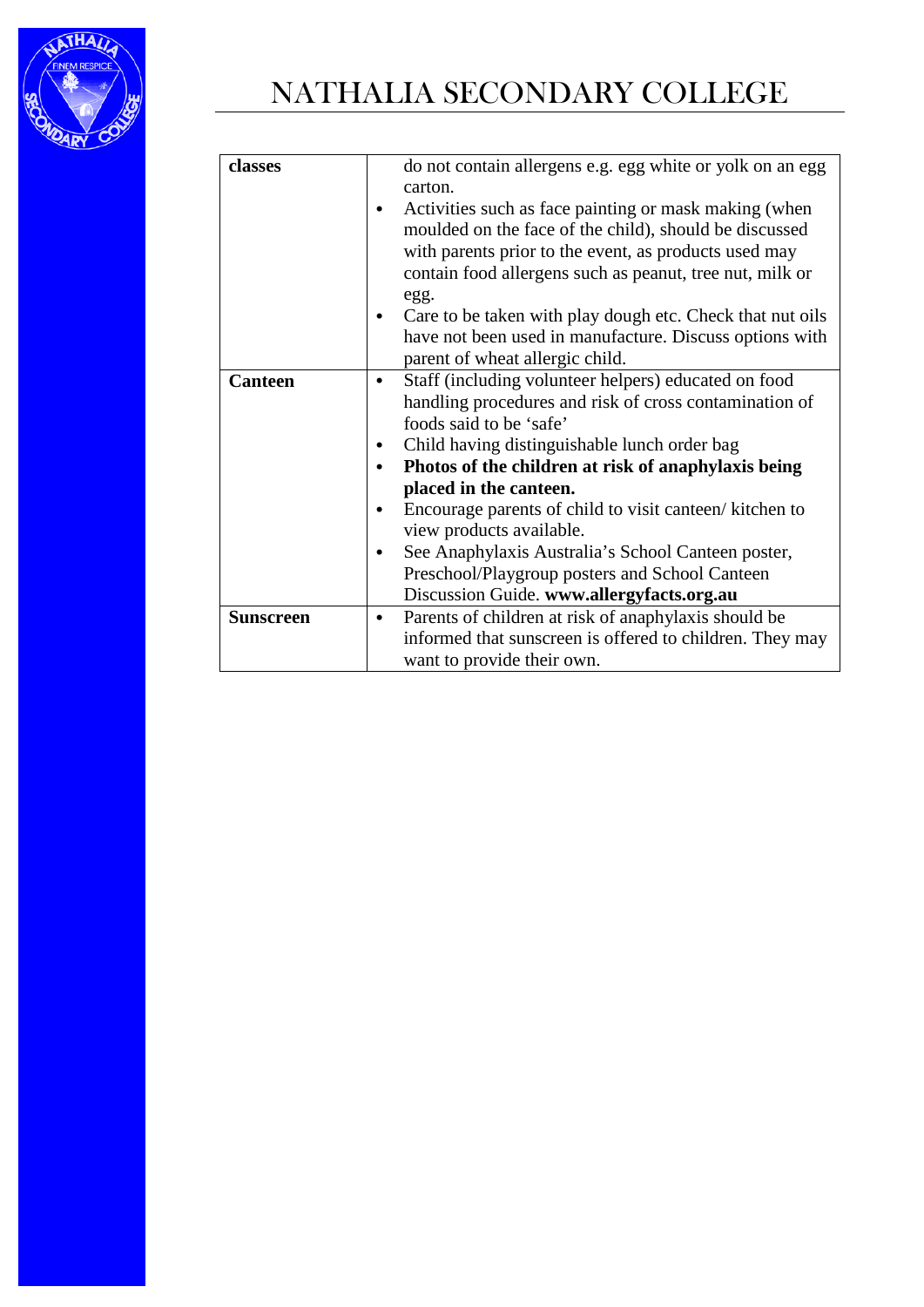

| <b>RISK</b>            | Considerations when you have a child at risk of                      |  |  |  |
|------------------------|----------------------------------------------------------------------|--|--|--|
|                        | anaphylaxis in your care                                             |  |  |  |
| <b>Part-time</b>       | These educators need to know the identities of children at           |  |  |  |
| educators,             | risk of anaphylaxis and should be aware of the school's              |  |  |  |
| <b>Casual relief</b>   | management plans, which includes minimisation strategies             |  |  |  |
| teachers               | initiated by the school community. Some casual staff have            |  |  |  |
|                        | not received training in anaphylaxis management and                  |  |  |  |
|                        | emergency treatment. This needs to be considered when a              |  |  |  |
| <b>Suggestions:</b>    | teacher is chosen for a class with a child at risk of                |  |  |  |
|                        | anaphylaxis and if this teacher is on playground/yard duty.          |  |  |  |
|                        |                                                                      |  |  |  |
|                        | Casual staff, who work at school regularly, should be                |  |  |  |
|                        | included in anaphylaxis training sessions to increase the            |  |  |  |
|                        | likelihood that they recognise an allergic reaction and              |  |  |  |
|                        | know how to administer the adrenaline autoinjector.                  |  |  |  |
|                        | A free online training course for teachers and Children's            |  |  |  |
|                        | Service staff is available whilst waiting for face to face           |  |  |  |
|                        |                                                                      |  |  |  |
|                        | training by a DEECD nominated anaphylaxis education                  |  |  |  |
|                        | provider. Visit ASCIA www.allergy.org.au.                            |  |  |  |
|                        | This course can also be done as a refresher.                         |  |  |  |
| Use of food as         | Be aware of children with food allergies when deciding<br>$\bullet$  |  |  |  |
| counters               | on 'counters' to be used in mathematics or other class               |  |  |  |
|                        | lessons. Non-food 'counters' such as buttons /discs may              |  |  |  |
|                        | be a safer option than chocolate beans.                              |  |  |  |
| <b>Class rotations</b> | All teachers will need to consider children at risk of<br>$\bullet$  |  |  |  |
|                        | anaphylaxis when planning rotational activities for year             |  |  |  |
|                        | level, even if they do not currently have a child enrolled           |  |  |  |
|                        | who is at risk, in their class.                                      |  |  |  |
| Class pets/pet         | Be aware that some animal feed contains food allergens.<br>$\bullet$ |  |  |  |
| visitors /school       | e.g. nuts in birdseed and cow feed, milk and egg in dog              |  |  |  |
| farmyard               | food, fish in fish food.                                             |  |  |  |
|                        | Encourage the parent/carer of the child with the allergy to          |  |  |  |
|                        | be present during this activity so they can closely                  |  |  |  |
|                        | supervise their child and make sure the child does not put           |  |  |  |
|                        | his/her fingers in their mouth.                                      |  |  |  |
|                        | If there is concern about the child having a skin reaction,          |  |  |  |
|                        | consider the child wearing gloves.                                   |  |  |  |
|                        | Whilst care needs to be taken, this is animal handling most          |  |  |  |
|                        | children can enjoy with some safe guards in place.                   |  |  |  |
| <b>Incursions</b>      | Prior discussion with parents if incursions include any<br>$\bullet$ |  |  |  |
|                        | food activities.                                                     |  |  |  |
| <b>Excursions,</b>     | Teachers organising/attending excursion or sporting<br>$\bullet$     |  |  |  |
| <b>Sports</b>          | event should plan an emergency response procedure prior              |  |  |  |
| carnivals,             | to the event. This should outline the roles and                      |  |  |  |
| <b>Swimming</b>        | responsibilities of teachers attending, if an anaphylactic           |  |  |  |
|                        | reaction occurs. This includes distribution of laminated             |  |  |  |
| program                |                                                                      |  |  |  |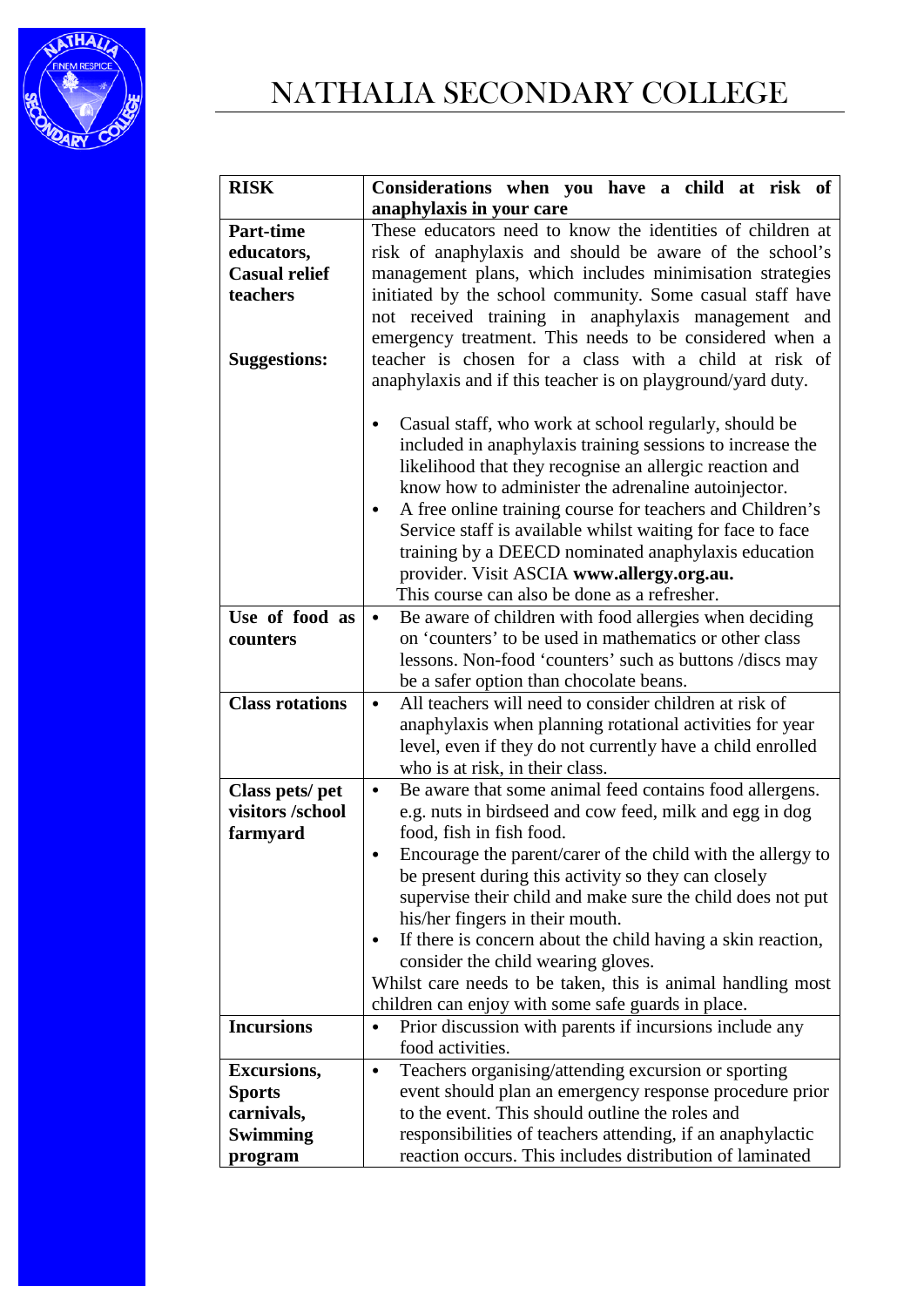

|                              | cards to all attending teachers, detailing the following:<br>Location of event, including Melway reference or nearest<br>cross street.<br>Procedure for calling ambulance, advising life threatening<br>allergic reaction has occurred and adrenaline is required.                                                                                                                                                                                                                                                                                                                                                                                                                                                                                                                                                                                                                                             |
|------------------------------|----------------------------------------------------------------------------------------------------------------------------------------------------------------------------------------------------------------------------------------------------------------------------------------------------------------------------------------------------------------------------------------------------------------------------------------------------------------------------------------------------------------------------------------------------------------------------------------------------------------------------------------------------------------------------------------------------------------------------------------------------------------------------------------------------------------------------------------------------------------------------------------------------------------|
| <b>Staff should</b><br>also: | Carry mobile phones. Prior to event, check that mobile<br>phone reception is available and if not, consider other<br>form of emergency communication <i>i.e.</i> walkie talkie.<br>Consider increased supervision depending on size of<br>$\bullet$<br>excursion/sporting event <i>i.e.</i> if students are split into<br>groups at large venue e.g. zoo, or at large sports venue<br>for sports carnival.<br>Consider adding a reminder to all parents regarding<br>$\bullet$<br>children with allergies on the excursion/sports<br>authorisation form and encourage parents not to send in<br>specific foods in lunches (e.g. food containing nuts).<br>Discourage eating on buses.<br>٠<br>Check if excursion includes a food related activity, if so<br>discuss with parent.<br>Ensure that all teachers are aware of the location of the<br>٠<br>emergency medical kit containing adenaline autoinjector. |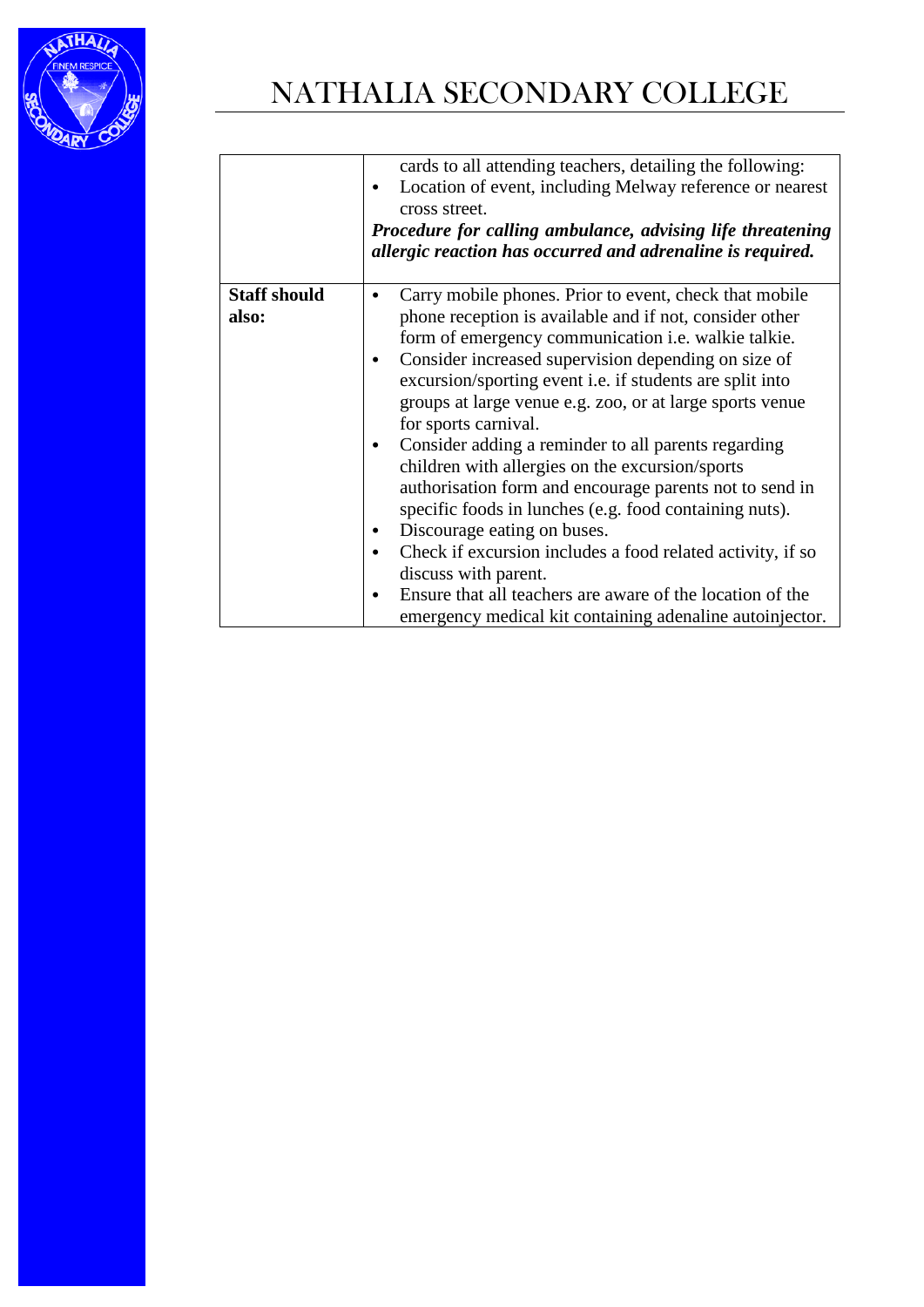

| <b>RISK</b>         | Considerations when you have a child at risk of                                     |  |  |  |  |  |
|---------------------|-------------------------------------------------------------------------------------|--|--|--|--|--|
|                     | anaphylaxis in your care                                                            |  |  |  |  |  |
| <b>Medical Kits</b> | (Student's own and school's autoinjector for general use)                           |  |  |  |  |  |
|                     | Medical kit containing ASCIA Action Plan for                                        |  |  |  |  |  |
|                     | Anaphylaxis and adrenaline autoinjector should be easily                            |  |  |  |  |  |
|                     | accessible to child at risk and the adult/s responsible for                         |  |  |  |  |  |
|                     | their care at all times. On excursions ensure that the                              |  |  |  |  |  |
|                     | teacher accompanying the child's group carries the                                  |  |  |  |  |  |
|                     | medical kit. For sporting events this may be more difficult,                        |  |  |  |  |  |
|                     | however, all staff and parent volunteers must always be                             |  |  |  |  |  |
|                     | aware of who has the kit and where it is.                                           |  |  |  |  |  |
|                     |                                                                                     |  |  |  |  |  |
|                     | Be aware - adrenaline autoinjectors should not be left                              |  |  |  |  |  |
|                     | sitting in the sun, in parked cars or buses.                                        |  |  |  |  |  |
|                     | If child at risk is attending without a parent, the child should                    |  |  |  |  |  |
|                     | remain in the group of the teacher who has been trained in                          |  |  |  |  |  |
|                     | anaphylaxis management. This teacher should carry the                               |  |  |  |  |  |
|                     | medical kit.                                                                        |  |  |  |  |  |
| <b>School camps</b> | Parents of child at risk should have face to face meeting with                      |  |  |  |  |  |
|                     | school staff/camp coordinator prior to camp to discuss safety                       |  |  |  |  |  |
|                     | including the following:                                                            |  |  |  |  |  |
|                     | School's emergency response procedures, should clearly                              |  |  |  |  |  |
|                     | outline roles and responsibilities of the teachers in                               |  |  |  |  |  |
|                     | policing prevention strategies and their roles and                                  |  |  |  |  |  |
|                     | responsibilities in the event of an anaphylactic reaction.                          |  |  |  |  |  |
|                     | All teachers attending the camp should carry<br>$\bullet$                           |  |  |  |  |  |
|                     | laminated emergency cards, detailing the location of the                            |  |  |  |  |  |
|                     | camp and correct procedure for calling ambulance,                                   |  |  |  |  |  |
|                     | advising the call centre that a life threatening allergic                           |  |  |  |  |  |
|                     | reaction has occurred and adrenaline is required.                                   |  |  |  |  |  |
|                     | Staff to practise with adrenaline autoinjector training                             |  |  |  |  |  |
|                     | devices (EpiPen® and AnaPen® Trainers) and view                                     |  |  |  |  |  |
|                     | DVDs prior to camp. School nurse to advise staff on<br>correct use of autoinjector. |  |  |  |  |  |
|                     | <b>Consider contacting local emergency services and</b>                             |  |  |  |  |  |
|                     | hospital prior to camp and advise that xx children in                               |  |  |  |  |  |
|                     | attendance at xx location on xx date including child/ren at                         |  |  |  |  |  |
|                     | risk of anaphylaxis. Ascertain location of closest hospital,                        |  |  |  |  |  |
|                     | ability of ambulance to get to camp site area <i>i.e.</i> consider                  |  |  |  |  |  |
|                     | locked gates etc in remote areas.                                                   |  |  |  |  |  |
|                     | Confirm mobile phone network coverage for standard                                  |  |  |  |  |  |
|                     | mobile phones prior to camp. If no access to mobile phone                           |  |  |  |  |  |
|                     | network, alternative needs to be discussed and arranged.                            |  |  |  |  |  |
|                     | Parents should be encouraged to provide two                                         |  |  |  |  |  |
|                     | adrenaline autoinjectors along with the Action Plan for                             |  |  |  |  |  |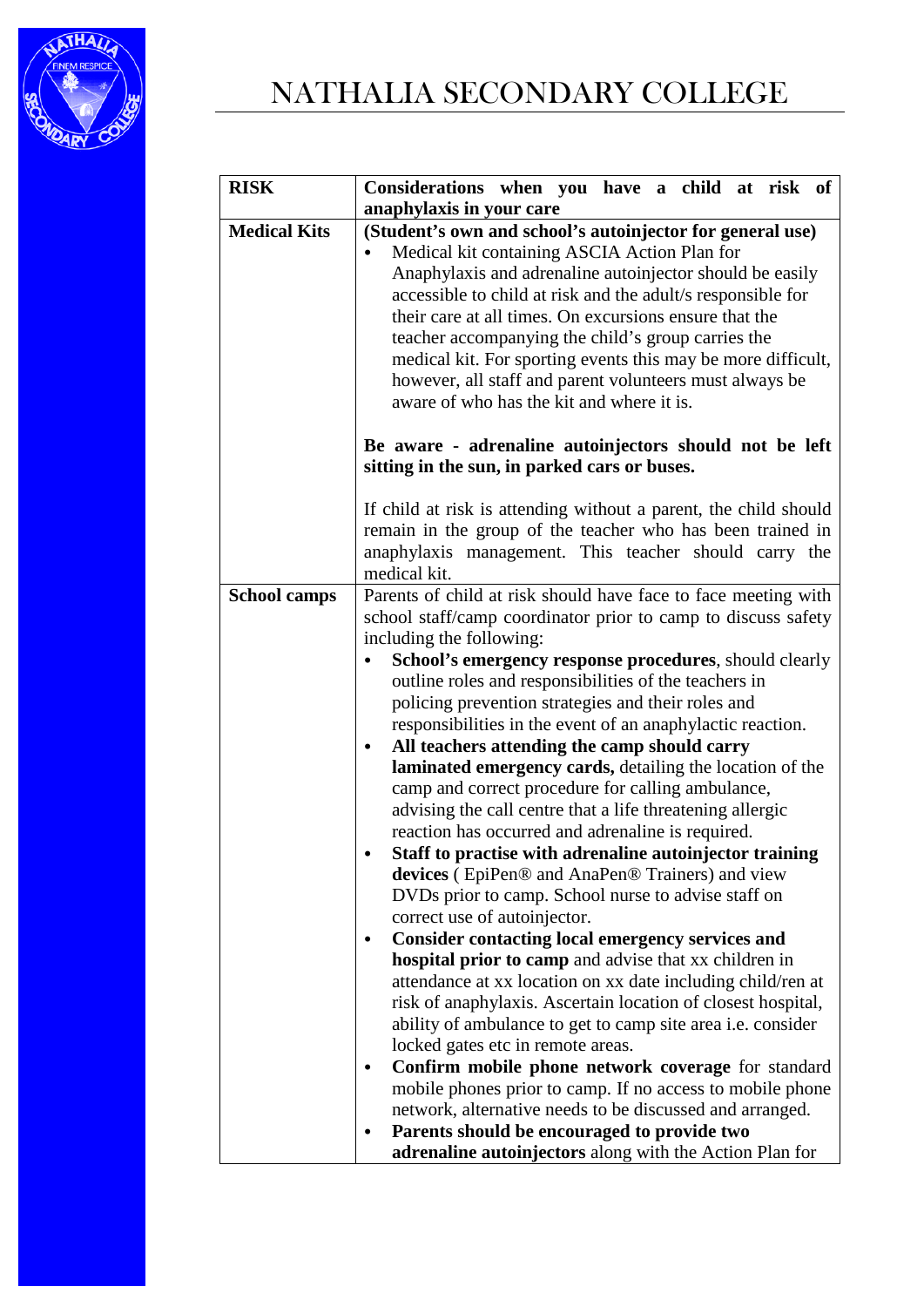

Anaphylaxis and any other required medications whilst the child is on the camp. • Clear advice should be communicated to all parents prior to camp on what foods are not allowed. • Parents of child at risk of anaphylaxis and school need to communicate about food for the duration of the camp. Parent should communicate directly with the provider of the food/chef/caterer and discuss food options/menu, cross contamination risks, safest food choices, bringing own food. • Parents may prefer to provide all child's food for the duration of the camp. This is the safest option. If this is the case, storage and heating of food needs to be organised as well. **Discussions by school staff and parents with the operators of the camp facility should be undertaken well in advance of camp. Example of topics that need to be discussed would be: 1.** Possibility of removal of peanut/tree nut from menu for the duration of the camp. **2.** Creation of strategies to help reduce the risk of an allergic reaction where the allergen cannot be removed i.e. egg, milk, wheat. A decision may be made to remove pavlova as an option for dessert if egg allergic child attending for example. **3.** Awareness of cross contamination of allergens in general i.e. during storage, preparation and serving of food. **4.** Discussion of menu for the duration of the camp. **5.** Games and activities should not involve the use of known allergens. **6.** Camp organisers need to consider domestic activities which they assign to children on camp. It is safer to have the child with food allergy set tables, for example, than clear plates and clean up. Allergy & Anaphylaxis Australia has launched a new publication titled *Preparing for Camps and Overnight School Trips with Food Allergies*. This comprehensive booklet consists of concise and easy-to-read information and ideas on preparing for school camp when you have students at risk of anaphylaxis. **To purchase or for more information call 1300 728 000 or visit www.allergyfacts.org.au**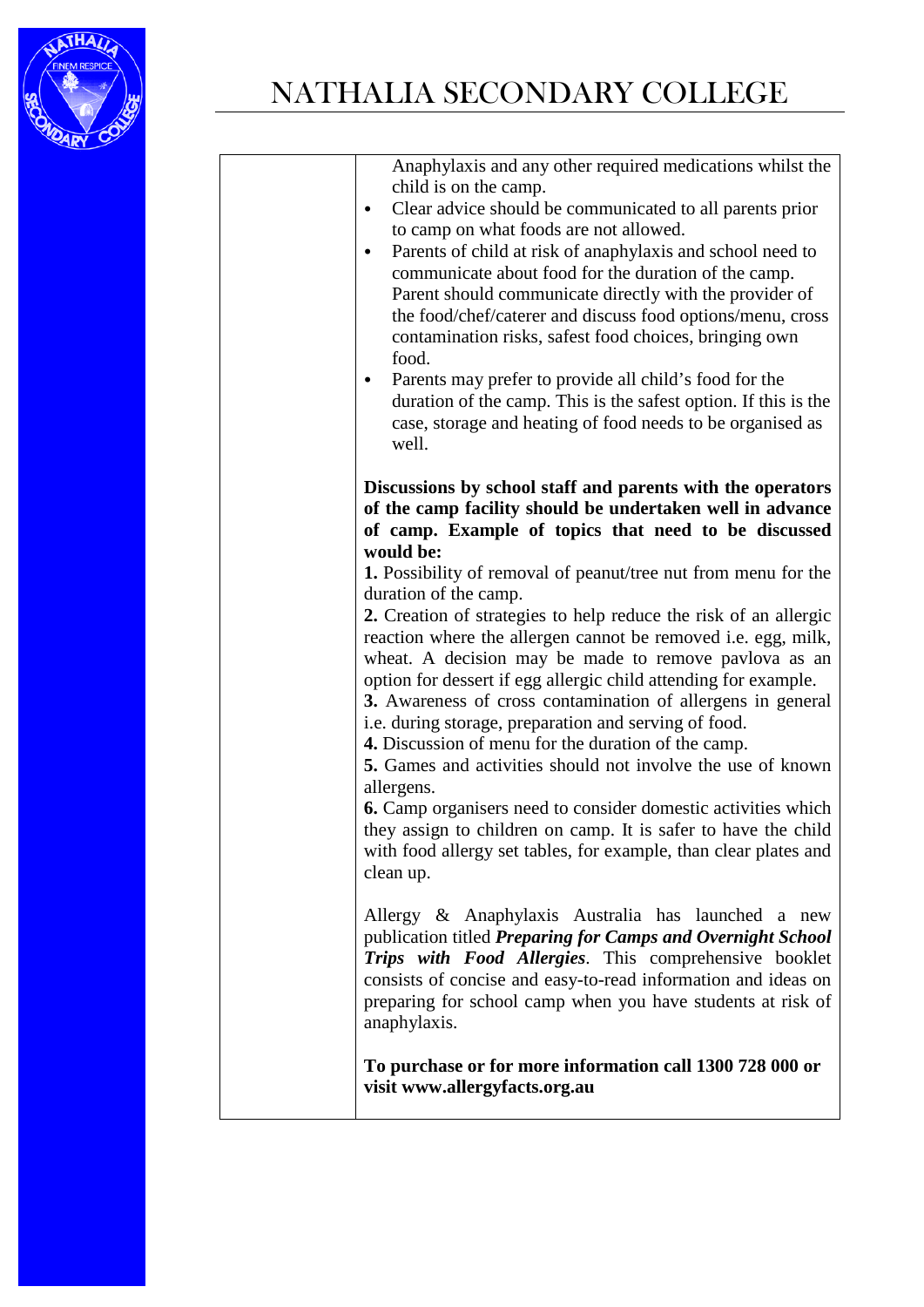

| <b>RISK</b>                 | Considerations when you have a child at risk of                                                                                 |  |  |  |  |  |
|-----------------------------|---------------------------------------------------------------------------------------------------------------------------------|--|--|--|--|--|
|                             | anaphylaxis in your care                                                                                                        |  |  |  |  |  |
| <i><b>*Insect sting</b></i> | Children who have a severe insect sting allergy and are at risk                                                                 |  |  |  |  |  |
| allergy                     | of anaphylaxis need to have their adrenaline autoinjector and                                                                   |  |  |  |  |  |
|                             | Action Plan for Anaphylaxis easily accessible at all times.                                                                     |  |  |  |  |  |
|                             | Strategies that reduce the risk of insect stings vary depending                                                                 |  |  |  |  |  |
|                             | on the insect the person is allergic to. Strategies both at school                                                              |  |  |  |  |  |
|                             | and on excursions can include:                                                                                                  |  |  |  |  |  |
|                             | Avoiding being outdoors at certain times of the day                                                                             |  |  |  |  |  |
|                             | Using insect repellents that contain DEET<br>$\bullet$                                                                          |  |  |  |  |  |
|                             | (Diethyltoluamide, N, N - diethyl - 3- methylbenzamide)                                                                         |  |  |  |  |  |
|                             | Wearing light coloured clothing that covers most exposed                                                                        |  |  |  |  |  |
|                             | skin                                                                                                                            |  |  |  |  |  |
|                             | Avoid wearing bright clothing with 'flower' type prints                                                                         |  |  |  |  |  |
|                             | Wearing shoes at all times<br>$\bullet$                                                                                         |  |  |  |  |  |
|                             | Avoiding perfumes or scented body creams/deodorants                                                                             |  |  |  |  |  |
|                             | Wearing gloves when gardening                                                                                                   |  |  |  |  |  |
|                             | Avoid picking up rubbish which may attract insect/s<br>$\bullet$                                                                |  |  |  |  |  |
|                             | Being extra careful where there are bodies of water i.e.<br>$\bullet$                                                           |  |  |  |  |  |
|                             | lake/pond/swimming pool.                                                                                                        |  |  |  |  |  |
|                             | Chlorinated pools attract bees<br>$\bullet$                                                                                     |  |  |  |  |  |
|                             | Drive with windows up in the car/windows closed in a bus                                                                        |  |  |  |  |  |
|                             | Keep your drink (glass/bottle/can) indoors or covered.                                                                          |  |  |  |  |  |
|                             | Always check your drinks before you sip i.e. don't drink                                                                        |  |  |  |  |  |
|                             | blindly from container.                                                                                                         |  |  |  |  |  |
|                             | Keep garbage bins covered – lids on                                                                                             |  |  |  |  |  |
|                             | Keep grass areas mowed (reduce weed such as clover                                                                              |  |  |  |  |  |
|                             | which attracts insects)                                                                                                         |  |  |  |  |  |
|                             | Wearing boots and thick clothing such as denim jeans if<br>$\bullet$                                                            |  |  |  |  |  |
|                             | ant sting allergic and in area where specific ants reside.                                                                      |  |  |  |  |  |
|                             | Avoid ant mounds                                                                                                                |  |  |  |  |  |
|                             | Not provoking bees, wasps or ants. Have mounds/nests                                                                            |  |  |  |  |  |
|                             | removed by professionals                                                                                                        |  |  |  |  |  |
|                             | Removal of nests when students/teachers are not present<br>When putting in new plants consider location and select<br>$\bullet$ |  |  |  |  |  |
|                             | plants less likely to attract stinging insects.                                                                                 |  |  |  |  |  |
| Principal and               | The Principal will purchase Adrenaline Autoinjector(s) for                                                                      |  |  |  |  |  |
| <b>School Nurse</b>         | General Use (purchased by the School) and as a back up to                                                                       |  |  |  |  |  |
|                             | those supplied by Parents.                                                                                                      |  |  |  |  |  |
|                             | The Principal will determine the number of additional                                                                           |  |  |  |  |  |
|                             | Adrenaline Autoinjector(s) required. In doing so, the Principal                                                                 |  |  |  |  |  |
|                             | will take into account the following relevant considerations:                                                                   |  |  |  |  |  |
|                             | d) the number of students enrolled at the School who                                                                            |  |  |  |  |  |
|                             | have been diagnosed as being at risk of anaphylaxis;                                                                            |  |  |  |  |  |
|                             | the accessibility of Adrenaline Autoinjectors that have<br>e)                                                                   |  |  |  |  |  |